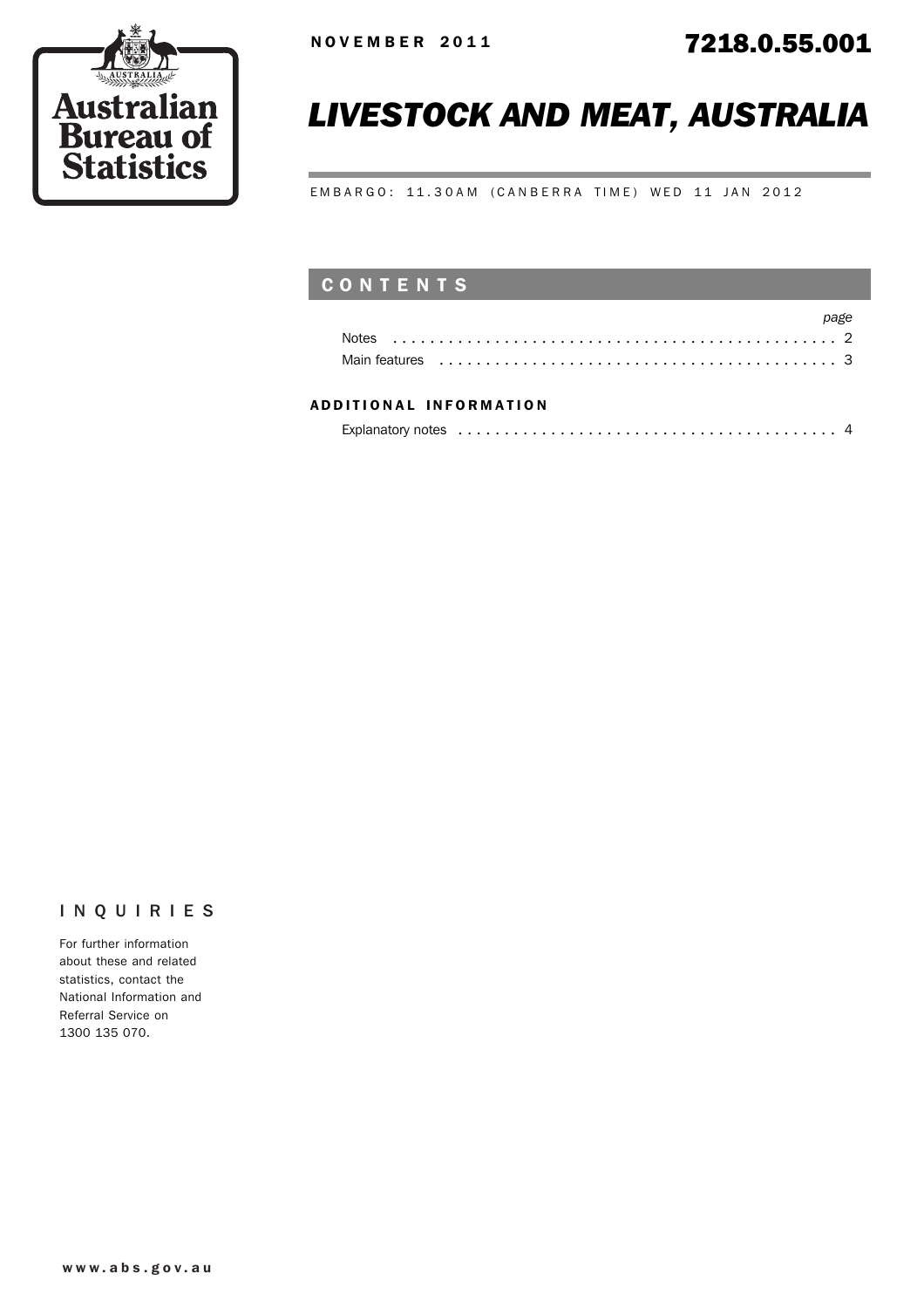# NOTES

| FORTHCOMING ISSUES  | <b>ISSUE</b>                                                                                                                                                                                                                                                                                                                                                                                                                                                                                                               | <b>RELEASE DATE</b>                                                                   |  |
|---------------------|----------------------------------------------------------------------------------------------------------------------------------------------------------------------------------------------------------------------------------------------------------------------------------------------------------------------------------------------------------------------------------------------------------------------------------------------------------------------------------------------------------------------------|---------------------------------------------------------------------------------------|--|
|                     | December 2011                                                                                                                                                                                                                                                                                                                                                                                                                                                                                                              | 7 February 2012                                                                       |  |
|                     | January 2012                                                                                                                                                                                                                                                                                                                                                                                                                                                                                                               | 6 March 2012                                                                          |  |
|                     | February 2012                                                                                                                                                                                                                                                                                                                                                                                                                                                                                                              | 4 April 2012                                                                          |  |
|                     | .                                                                                                                                                                                                                                                                                                                                                                                                                                                                                                                          | 0.0.0.0.0.0                                                                           |  |
| <b>INTRODUCTION</b> | This publication presents statistics on livestock slaughterings and meat production.<br>These statistics are based on a monthly collection from abattoirs and other major<br>slaughtering establishments and include estimates of animals slaughtered by country<br>butchers and other small slaughtering establishments. More detailed information on this<br>series can be obtained by referring to the Australian Bureau of Statistics (ABS) quarterly<br>publication, Livestock Products, Australia (cat. no. 7215.0). |                                                                                       |  |
|                     | Additional time series spreadsheets containing state/territory and national data are<br>available from the Downloads tab for this publication. These spreadsheets contain<br>original, seasonally adjusted and trend estimates for slaughtering and meat production<br>for bulls, bullocks and steers, cows and heifers, cattle (excluding calves), calves, sheep,<br>lambs and pigs.                                                                                                                                      |                                                                                       |  |
|                     | The ABS welcomes any comments from readers regarding the usefulness, range and<br>quality of the statistics presented in this publication. Comments can be forwarded to:<br>The Environment and Agriculture Business Statistics Centre, Australian Bureau of<br>Statistics, GPO Box 66, Hobart TAS 7001. Alternatively email<br><agriculture.statistics@abs.gov.au> or phone (03) 6222 5939.</agriculture.statistics@abs.gov.au>                                                                                           |                                                                                       |  |
| INQUIRIES           | Information and Referral Service on 1300 135 070.<br>.                                                                                                                                                                                                                                                                                                                                                                                                                                                                     | For further information about these and related statistics, contact the National<br>. |  |
| ABBREVIATIONS       | ABS Australian Bureau of Statistics<br>ARIMA autoregressive integrated moving average<br>number<br>no.<br>tonne<br>t                                                                                                                                                                                                                                                                                                                                                                                                       |                                                                                       |  |

Brian Pink Australian Statistician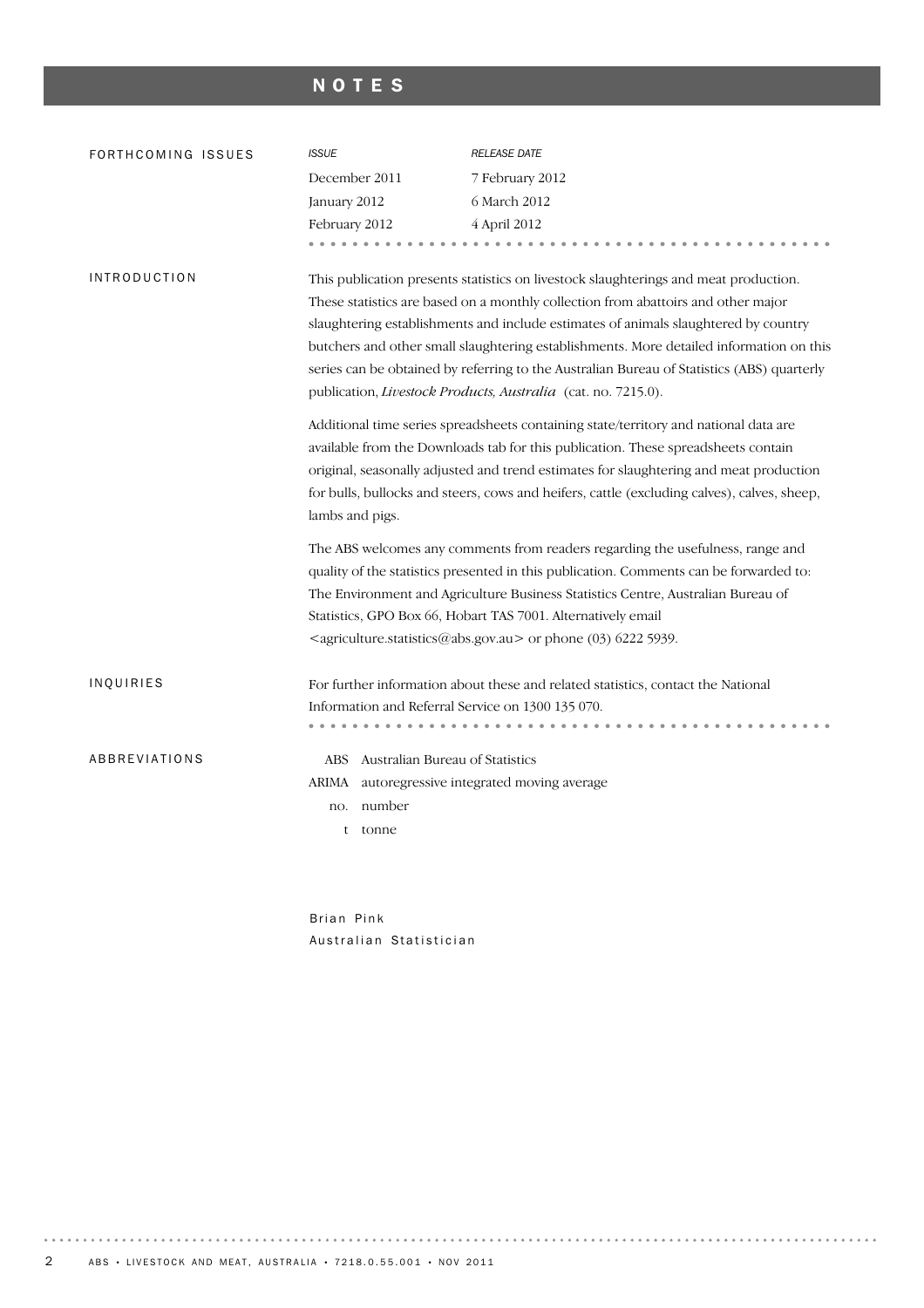### **MAIN FEATURES**

LIVESTOCK

. . . . . . . . .

In November 2011 the trend estimate for cattle slaughterings remained steady at 612 thousand.

Calf slaughterings showed little movement from the previous month but decreased 13% from November 2010 to 55 thousand.

In November 2011, the trend estimate for sheep slaughterings increased by 3% to 444 thousand.

Lamb slaughterings of 1.5 million fell by 2% compared to October 2011.

The trend estimate for pig slaughterings remained steady at 391 thousand in November 2011.

LIVESTOCK SLAUGHTERED, AUSTRALIA, NOVEMBER 2011

|           | Original | Seasonally<br>Adjusted | Trend   |
|-----------|----------|------------------------|---------|
|           | no.      | no.                    | no.     |
| Cattle(a) | 689 263  | 626 523                | 612 014 |
| Calves    | 38 263   | 56 239                 | 55 091  |
| Sheep     | 601 338  | 457 185                | 443 919 |
| Lambs     | 1666961  | 1 434 916              | 1461460 |
| Pigs      | 389835   | 392 443                | 390 828 |
|           |          |                        |         |

(a) Excludes calves

MEAT

. . . . . . . . . . .

In November 2011 the trend estimate for beef production remained steady at 177 thousand tonnes.

Veal production remained steady at 3 thousand tonnes over the month but decreased 12% compared to November 2010.

In November 2011, the production of mutton increased by 2% from October 2011 to 10 thousand tonnes.

Lamb production fell 3% in November 2011 to 32 thousand tonnes.

The trend estimate for production of pig meat in November 2011 decreased 1% from October 2011 to 29 thousand tonnes.

#### MEAT PRODUCED, AUSTRALIA, NOVEMBER 2011

|          | Original | Seasonally<br>Adjusted | Trend   |
|----------|----------|------------------------|---------|
|          | t        | t                      | t       |
| Beef     | 199 915  | 180 283                | 176923  |
| Veal     | 3 2 0 5  | 3 3 8 8                | 3 3 2 3 |
| Mutton   | 14 152   | 10 377                 | 10 186  |
| Lamb     | 35 638   | 31 118                 | 31849   |
| Pig meat | 28 001   | 28 482                 | 28 588  |
|          |          |                        |         |

. . . . . . . . . . .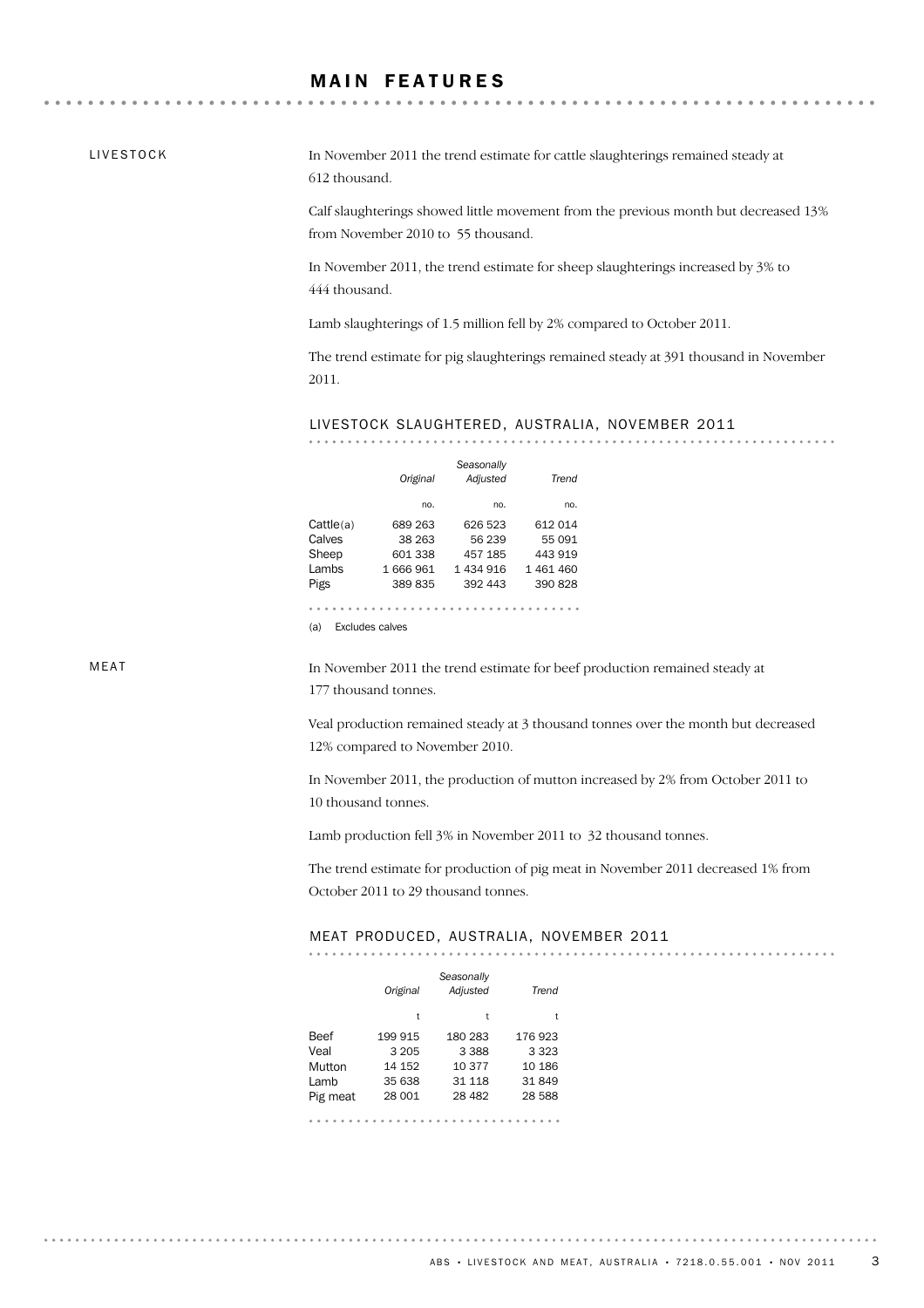#### EXPLANATORY NOTES

#### INTRODUCTION

SEASONAL ADJUSTMENT

1 This publication presents statistics on livestock slaughterings and meat production. These statistics are based on a monthly collection from abattoirs and other major slaughtering establishments and include estimates of animals slaughtered by country butchers and other small slaughtering establishments. More detailed information on this series can be obtained by referring to the Australian Bureau of Statistics (ABS) quarterly publication, *Livestock Products, Australia,* (cat. no. 7215.0).

2 From July 2010, on-farm slaughter was no longer included in estimates of livestock slaughterings or meat production. Historical data back to July 2007 were revised for all series. Calf and pig definitions were also aligned to current industry standards.

3 In October 2010, a coverage exercise was undertaken to refresh the sample frame used in the Livestock Slaughtered collection. The coverage exercise also enabled review of the constant factor applied to monthly slaughter and meat production estimates to account for the activities of small abattoirs. Together these activities serve to ensure the ongoing quality of estimates produced from this collection.

4 From October 2010, estimates of livestock slaughter and meat production included in this and the related publication*, Livestock Products, Australia* (cat. no. 7215.0) reflect sample frame revisions and updates to the constant arising from the coverage exercise.

5 These changes have had only a minor impact on estimates and on comparability of data over time.

6 Further information on the October 2010 coverage exercise and related impacts can be obtained by contacting the Agricultural and Environment Business Statistics Centre on (03) 6222 5940 or via email  $\leq$ agriculture.statistics@abs.gov.au>.

7 Red meat is shown in carcass weight and excludes offal.

8 Care should be taken when using this information as the figures only relate to slaughterings for human consumption and do not include animals condemned, slaughtered for pet food or those killed for boiling down.

9 The figures in this publication have been rounded. As a result, discrepancies may occur between sums of the component items and totals.

**10** Seasonal adjustment is a means of removing the estimated effects of normal seasonal variation from the series so that the effects of other influences can be more clearly recognised.

**11** In the seasonal adjustment of the livestock estimates, account has been taken of both normal seasonal factors and 'trading day' effects, where significant. Seasonal adjustment does not remove from the series the effect of irregular influences (e.g. abnormal weather, industrial disputes).

12 In this publication, the seasonally adjusted estimates are produced by the concurrent seasonal adjustment method which takes account of the latest available original estimates. This method improves the estimation of seasonal factors and, therefore, the seasonally adjusted and trend estimates for the current and previous months. As a result of this improvement, revisions to the seasonally adjusted and trend estimates will be observed for recent periods. A more detailed review is conducted annually.

13 For further information, see *Time Series Analysis Frequently Asked Questions, 2003* (cat. no. 1346.0.55.002).

14 From September 2007, improved methods of producing seasonally adjusted estimates, focused on the application of Autoregressive Integrated Moving Average (ARIMA) modelling techniques, were implemented. The ARIMA modelling technique can be used to extend original estimates beyond the end of a time series.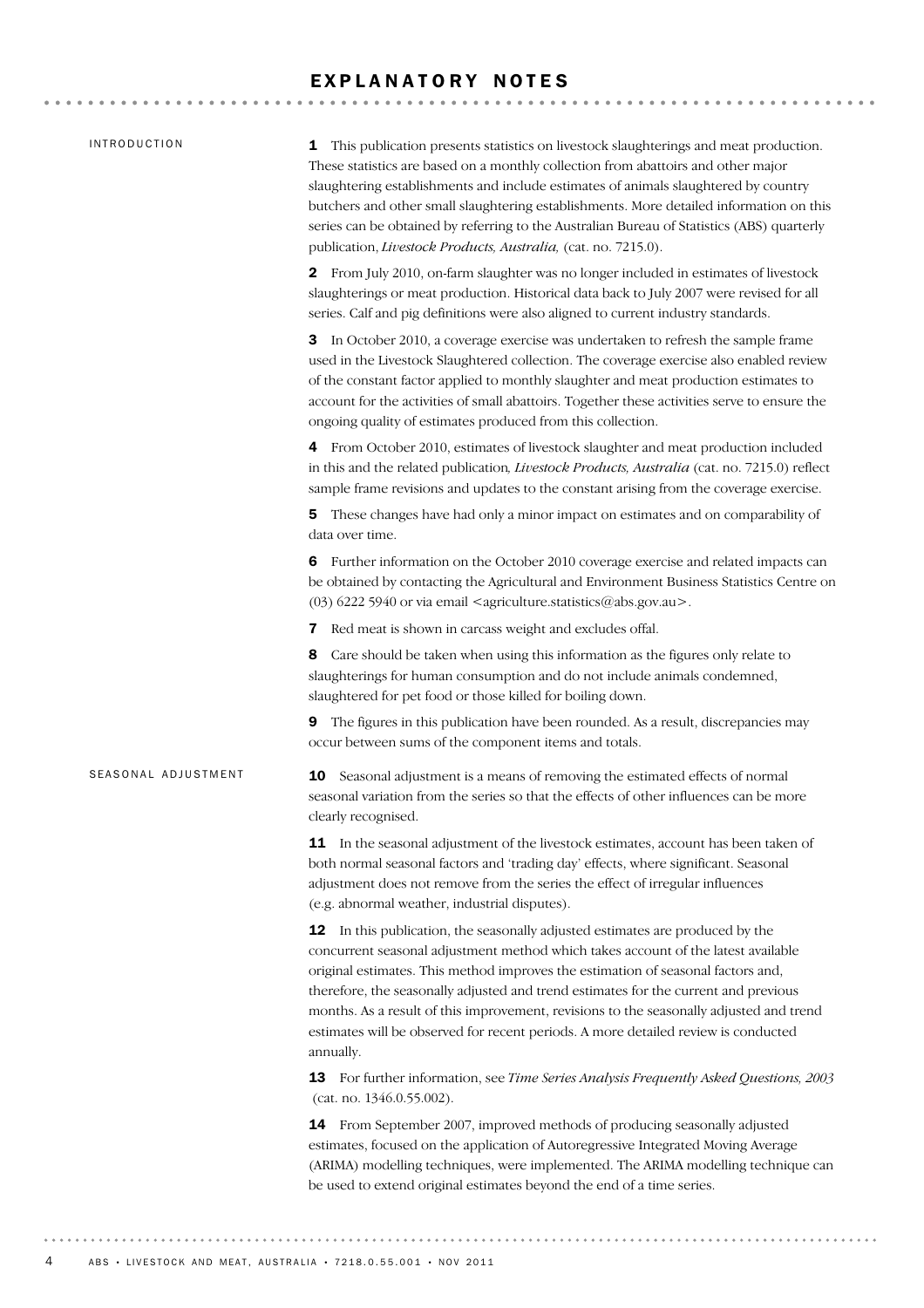## E X P L A N A T O R Y N O T E S *continued*

| SEASONAL ADJUSTMENT<br>continued | <b>15</b> For further information on ARIMA modelling, see the feature article 'Use of ARIMA<br>modelling to reduce revisions' in Australian Economic Indicators, Oct 2004<br>(cat. no. 1350.0).                                                                                                                                                                                                                 |  |  |
|----------------------------------|-----------------------------------------------------------------------------------------------------------------------------------------------------------------------------------------------------------------------------------------------------------------------------------------------------------------------------------------------------------------------------------------------------------------|--|--|
| TREND ESTIMATES                  | A trend estimate is obtained by reducing the irregular component from the<br>16<br>seasonally adjusted series. For monthly data, trend estimates are derived by applying a<br>13-term Henderson moving average to the seasonally adjusted series. Revisions of trend<br>estimates will occur with revisions to the original data and re-estimation of seasonal<br>factors.                                      |  |  |
|                                  | As for the seasonally adjusted state components, the state component trend<br>17<br>estimates have been produced independently and therefore may not add up to the<br>Australian group totals.                                                                                                                                                                                                                  |  |  |
|                                  | For further information, see Information Paper: A Guide to Interpreting Time Series<br>18<br>- Monitoring Trends, 2003 (cat. no. 1349.0).                                                                                                                                                                                                                                                                       |  |  |
| RELATED PUBLICATIONS             | Current publications and other products released by the ABS are listed under the<br>19<br>Statistics and Topics @ a Glance pages on the ABS website <http: www.abs.gov.au="">.<br/>The ABS also issues a daily Release Advice on the website which details products to be<br/>released in the week ahead.</http:>                                                                                               |  |  |
|                                  | Other ABS publications containing livestock data include:<br>20<br>Agricultural Commodities, Australia (cat. no. 7121.0)<br>Livestock Products, Australia (cat. no. 7215.0)<br>Value of Agricultural Commodities Produced, Australia (cat. no. 7503.0)                                                                                                                                                          |  |  |
| GENERAL ACKNOWLEDGMENT           | 21 ABS publications draw extensively on information provided freely by individuals,<br>businesses, governments and other organisations. Their continued cooperation is very<br>much appreciated. Without it, the wide range of statistics published by the ABS would<br>not be available. Information received by the ABS is treated in strict confidence as<br>required by the Census and Statistics Act 1905. |  |  |